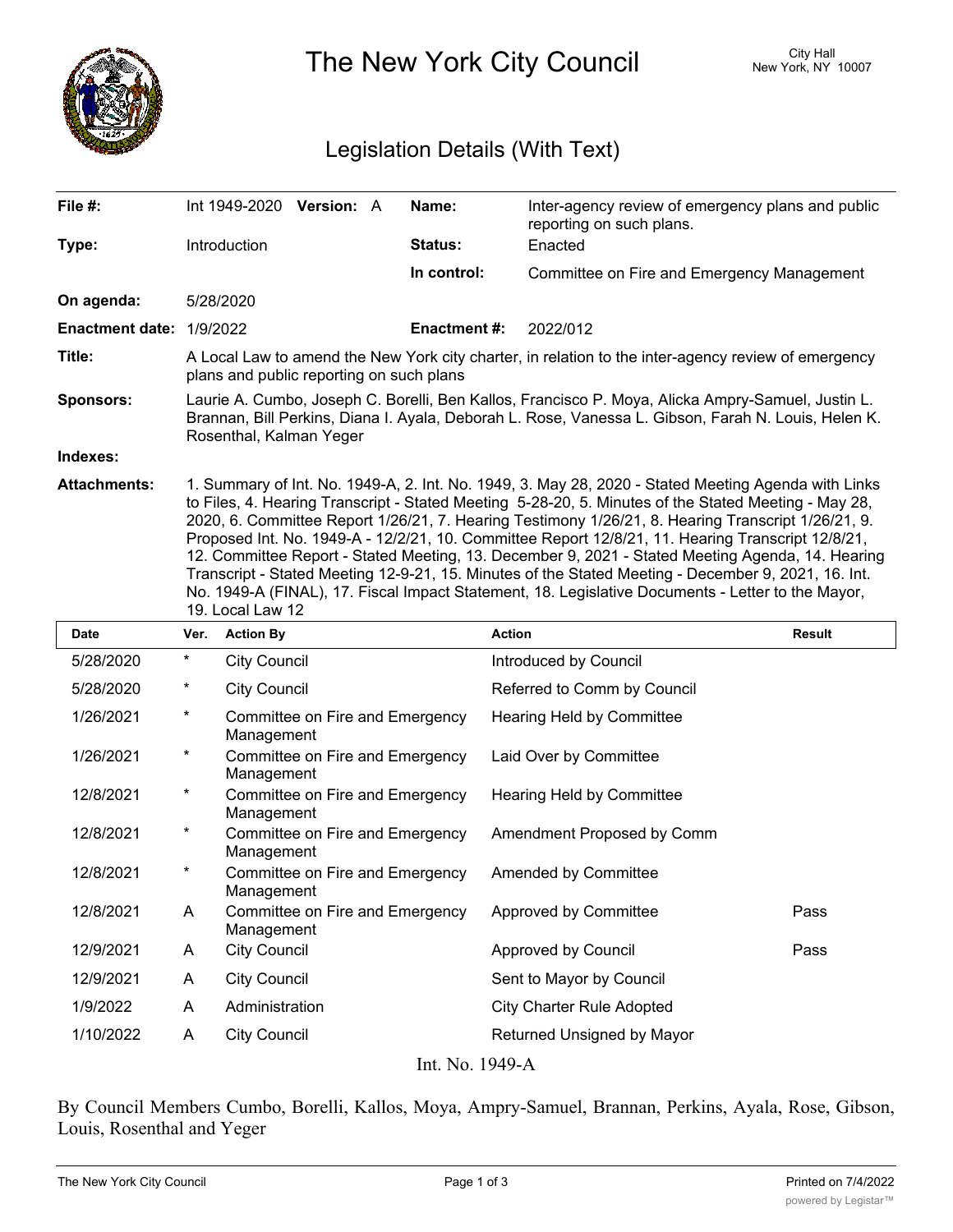A Local Law to amend the New York city charter, in relation to the inter-agency review of emergency plans and public reporting on such plans

Be it enacted by the Council as follows:

Section 1. Subdivision j of section 497 of the New York city charter, as added by vote of the electors on November 6, 2001, is amended to read as follows:

j. coordinate with all city agencies to ensure that all such agencies develop, [and] implement and periodically review citywide emergency [response] plans [in connection with planning major city events];

§ 2. Section 498 of the New York city charter, as added by vote of the electors on November 6, 2001, is amended to read as follows:

§ 498. Agency cooperation and review of citywide emergency plans. a. The department shall be the lead agency in the coordination and facilitation of resources in incidents involving public safety and health, including incidents, which may involve acts of terrorism. All agencies shall provide the department promptly with all information relevant to the performance of the emergency management functions and shall collect and make available any information requested by the department for use in emergency planning. All agencies further shall promptly provide the department with all appropriate material, equipment and resources needed for emergency management functions, including personnel.

b. No later than two years after the effective date of the local law that created this subdivision, and every two years thereafter, the department shall convene relevant agencies to review citywide emergency plans coordinated by the department.

c. Following each review conducted pursuant to subdivision b of this section, the department shall publish on its website a list of citywide emergency plans coordinated by the department and a summary of each such plan, including but not limited to information on the roles and responsibilities of relevant agencies and other partners. Publication of summaries concerning a particular plan shall not be required where the mayor has determined that it would impede the city's ability to plan for and respond to threats to security including